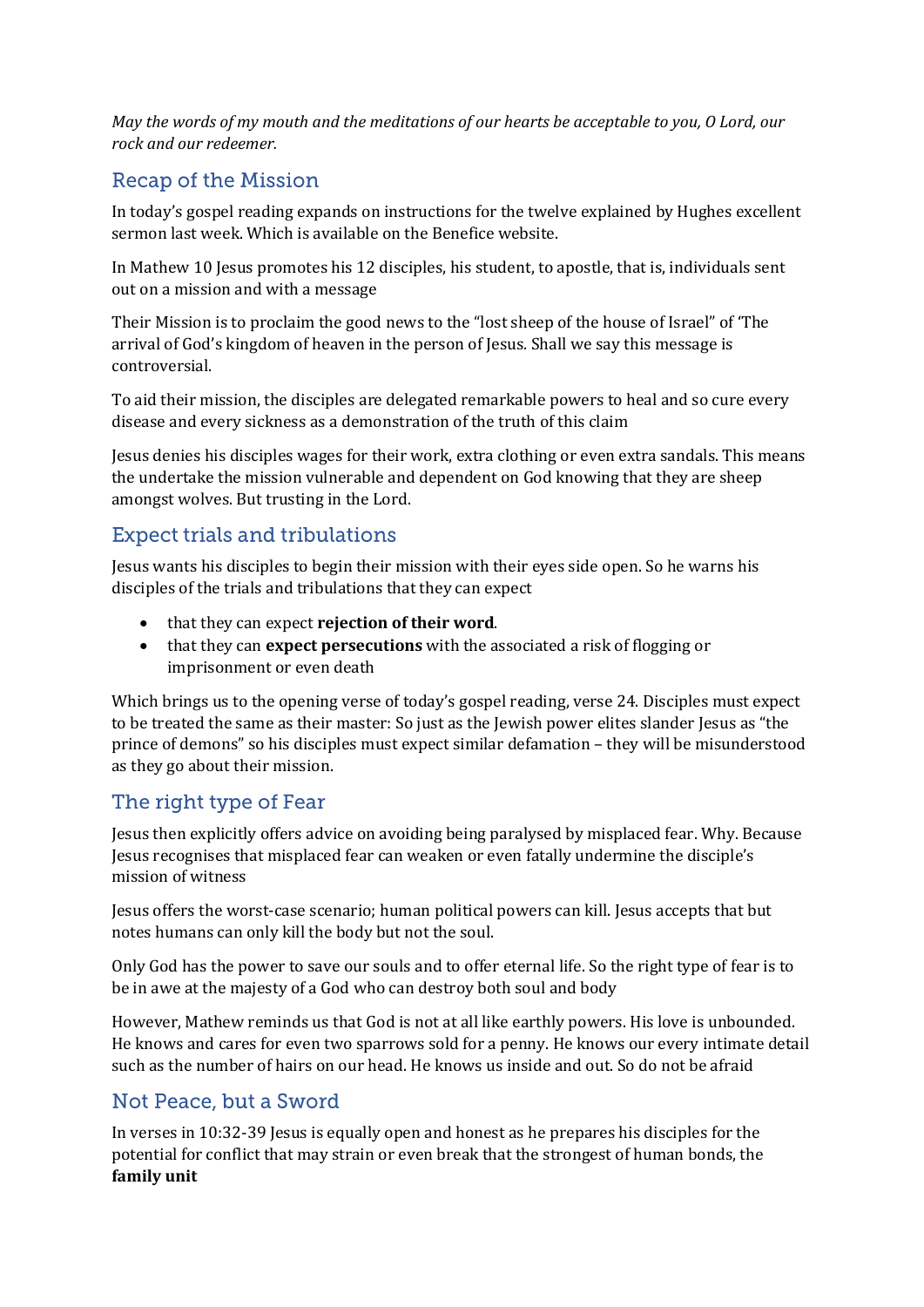Verse 34 "Do not think that I have come to bring peace to the earth; I have not come to bring peace, but a sword." Is both stark and challenging. Commentators have said that in this passage **sword** is not military but refers to the potential divisions that discipleship can bring if there are conflict of loyalties between friends and family

Remember, Jesus has a very different, counter cultural, understanding of family. In Matthew 12 that when pressed about his mother's brothers wanting to talk to him he says "Who is my mother, and who are my brothers?" 49 And pointing to his disciples, he said, "Here are my mother and my brothers! 50 For whoever does the will of my Father in heaven is my brother and sister and mother."

So Jesus has a different understanding of what is meant by family. And he is not at all arguing that the family unit be abandoned. He is pointing out that in **the worst-case scenario,** where family members become foe, then our primary allegiance is to Christ.

I will return to this point

#### **Take Up our Cross**

Our gospel reading ends with a final open and honest, frank : Disciples of Christ are expected to take up our cross and align ourselves with the journey of Jesus, with the opposition and conflict that involves

## **Reflections**

In preparing this sermon one line stuck out "We must not fall into the trap of thinking "If we were really following Jesus, we'd be persecuted too," Let me offer some correctives.

#### **Witney is not Rome**

First off let's just consider our context within West Witney. **Witney is not Rome.** As part of my lay ministry training I Street preached outside Witney. Not very effectively I might mention. Not my gifting. But there was never the threat of arrest, flogging or even execution.

The opposition I felt on that day was indifference and pity: "that's a weird person doing that weird thing". Does he really teach our children?

#### Few are called to be itinerant apostles

We all have different gifts and talents. **Few are called to be itinerant apostles** preaching the word in strange place

Rather, **our proclamation of the gospel works** itself out in more subtle ways, primarily being a good neighbour channelling God's love through acts of mercy and kindness within our community

Never underestimate the impact of being different in a good way. The most powerful Christian witnesses spreads the gospel without speaking. People are drawn to individuals who exude a peace that passes all understanding and asked why. What has this person got? How can I get that?

## Our experience of conflict and opposition will vary with our individual context

**Our experience of conflict and opposition will vary with our individual context.** The gospel reading is Jesus being open and frank and honest with his disciples about worst-case scenarios